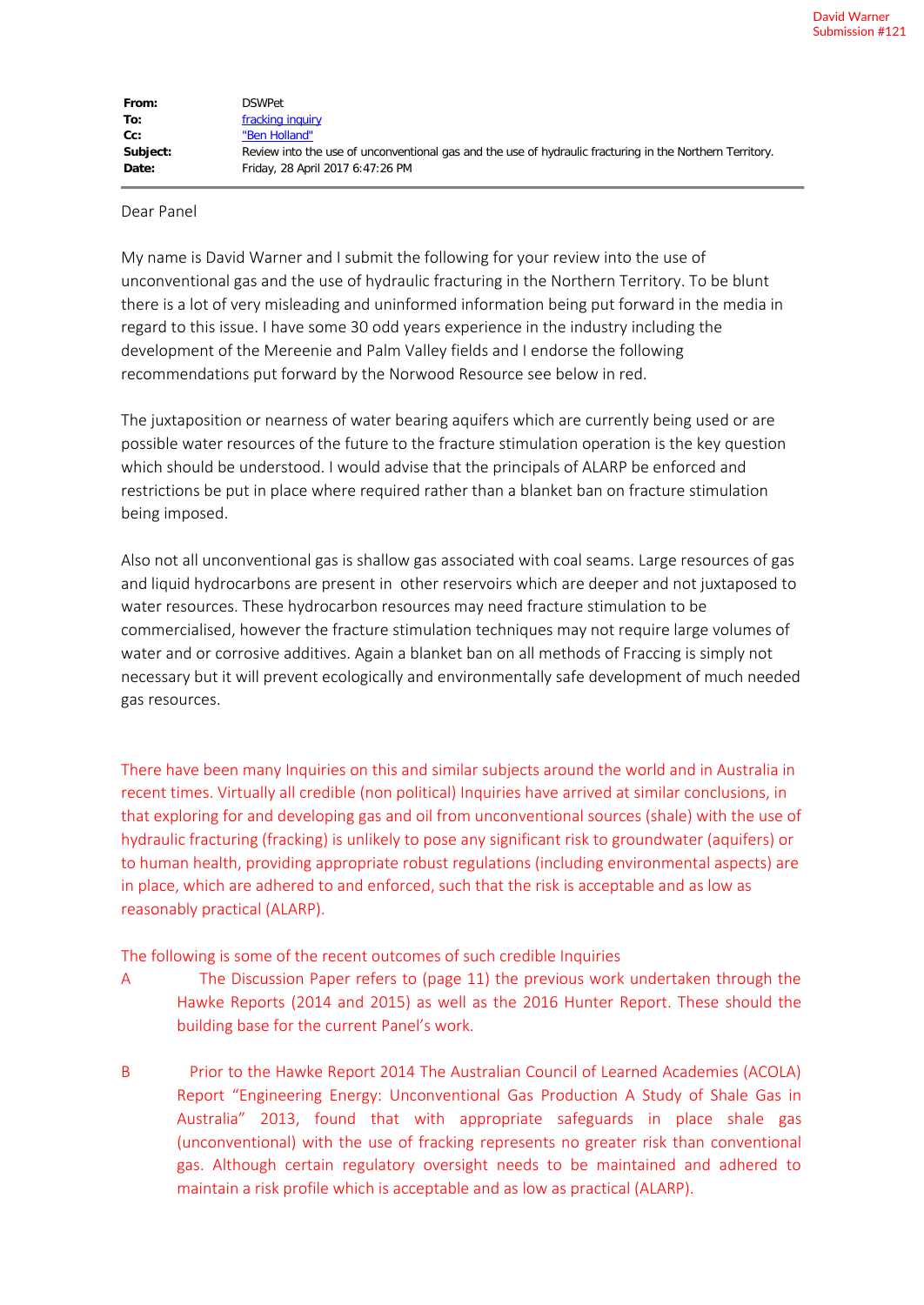- C The NSW Chief Scientist and Engineer, Professor Mary O'Kane conducted a review of Coal Seam Gas (CSG) and while we note that CSG is not the subject of the panel's Inquiry, we believe her findings are pertinent to this Panel's deliberations. On page 7 of her Report (30 Sept 2014) "There is a perception in some parts of the community that CSG extraction is potentially more damaging and dangerous than other extractive industries. This perception was heightened following the release of the American movie Gasland in 2010. The Review examined this issue in detail and concluded that while the CSG industry has several aspects that need careful attention, as do almost all industries, it is not significantly more likely to be more damaging or dangerous than other extractive industries". The relevancy is twofold, in that the NSW Chief Scientist and Engineer's Review debunked the hype associated with the movie Gasland, and recognised each extractive industry has its own unique characteristics which must be recognised, managed and regulated appropriately to achieve ALARP.
- D The Western Australian Upper House reviewed the issue of fracking, and after two years of examining evidence etc. concluded (Nov 15) that fracking can be carried out safely if regulated appropriately. It found the impact on human health and the environment were 'negligible' despite widespread concerns about the practice.
- E The South Australian (SA) Natural Resources Committee recently completed a two year Inquiry into unconventional gas and the use of fracking, and issued it's final Report on 30 November 2016. It's key recommendation against it's first Term of Reference was that unconventional gas (fracking) is unlikely to have any impact on groundwater (aquifers).
- F As mentioned, there have been many Inquiries worldwide, but the UK is also very relevant to Australia, as its ownership to mineral rights is similar to Australia. The UK had a very rigorous inquiry carried out by the Royal Society and the Royal Academy of Engineering specifically to do a report on hydraulic fracturing and shale gas. Professor Sir Mark Walport UK Chief Scientist gave a speech predominantly focussed on Risk and Innovation in Germany in September 2014, summed up the findings, with the following

"There are really 3 science and engineering concerns about hydraulic fracturing (fracking). The first of these is: will it cause earth tremors? The second is: will you get contamination of the water table? And the third is: will there be fugitive release of the methane gas? (In other words if you leak all the gas then you lose the advantage of it as a fossil fuel). And what the science and the engineering tells you is that this is a drilling technology and no drilling technology is completely risk-free. **But if it is done well, if it is engineered well, if it is governed well, then it is as safe as any other form of drilling**, recognising that there is no 'free lunch', there is nothing that is completely risk-free." He went on to note

"Those are the engineering concerns, and that's what the Royal Academy of Engineers' report said and actually multiple other reports have all essentially said the same thing. But the public or publics who are protesting, at least in some parts of the world, about fracking are coming at in from a different angle. They're coming at it from the values angle and from the 'my pain, your gain' angle. And so there's a group that dislike fracking because they dislike fossil fuels, there's another group that dislike fracking because they actually just don't like big companies, and then there's a third group who just don't want